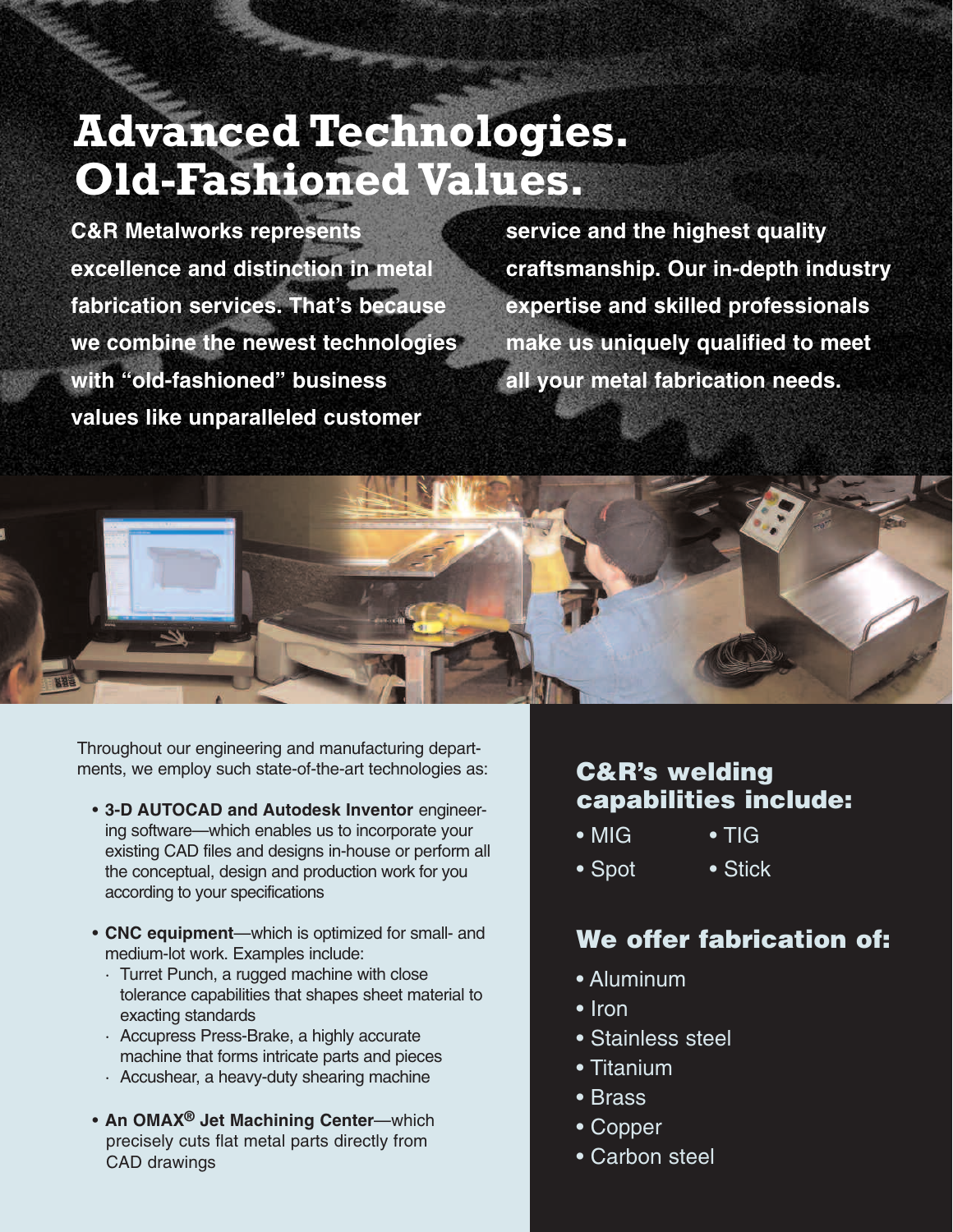### **Craftsmanship That Never Goes Out Of Style.**

Initially focusing on copper architectural sheet metal fabrication, C&R Metalworks has expanded its technological capabilities and expertise over the years to also include a comprehensive variety of metal compounds and products.

So for the highest quality craftsmanship in commercial applications, turn to C&R Metalworks. Our skilled family of artisans, draftsmen and fabricators will work closely with you to accommodate your design, budget and scheduling requirements.



# C&R

## **Metalworks**

1342 North Nias Avenue, Springfield, MO 65802 Phone: 417-863-8801 Fax: 417-863-2197 Web: www.cr-metalworks.com E-mail: info@cr-metalworks.com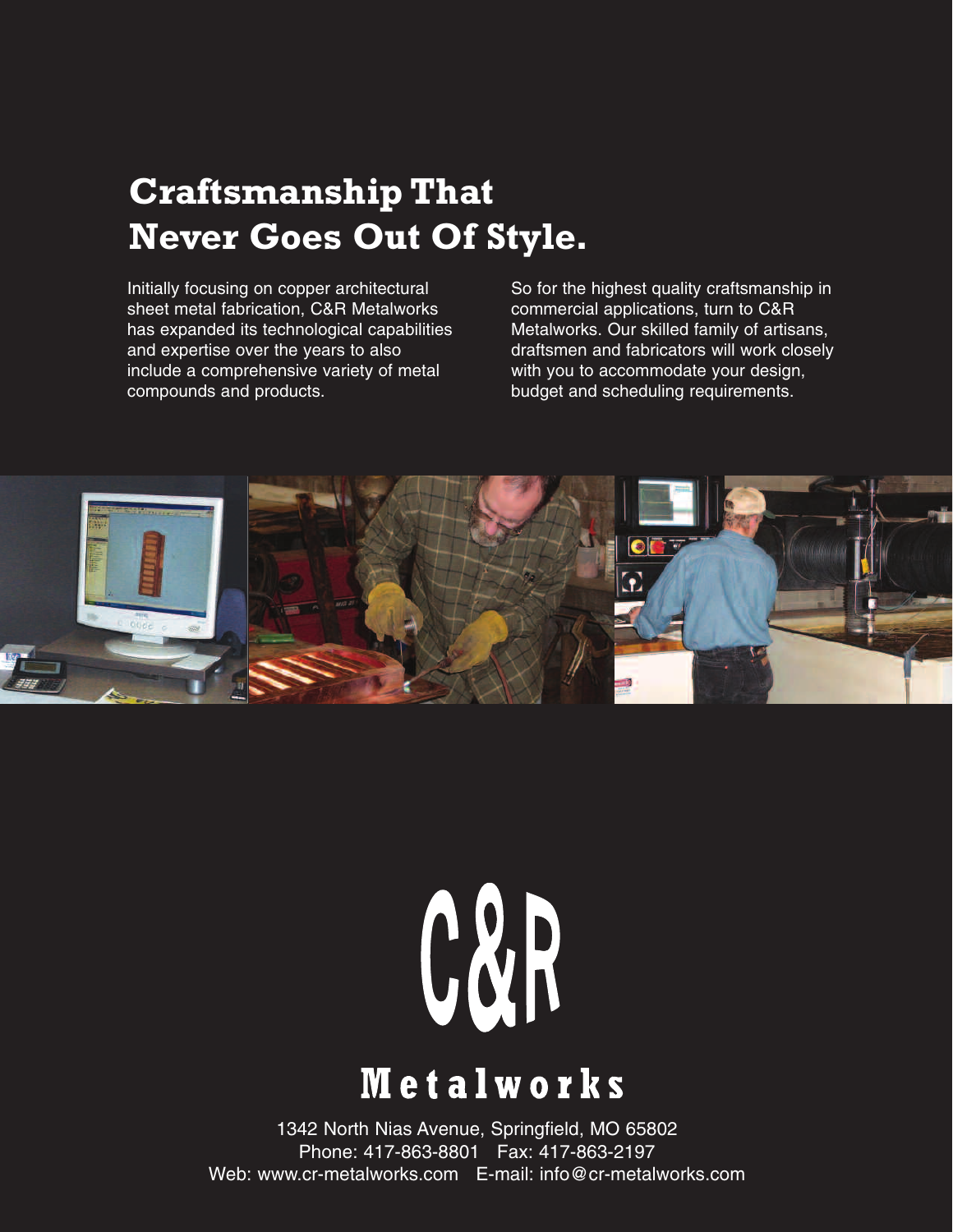# **Lasting Impressions In Metalwork.**

# **Metalworks**

C&R

**Welding and Metal Fabrication**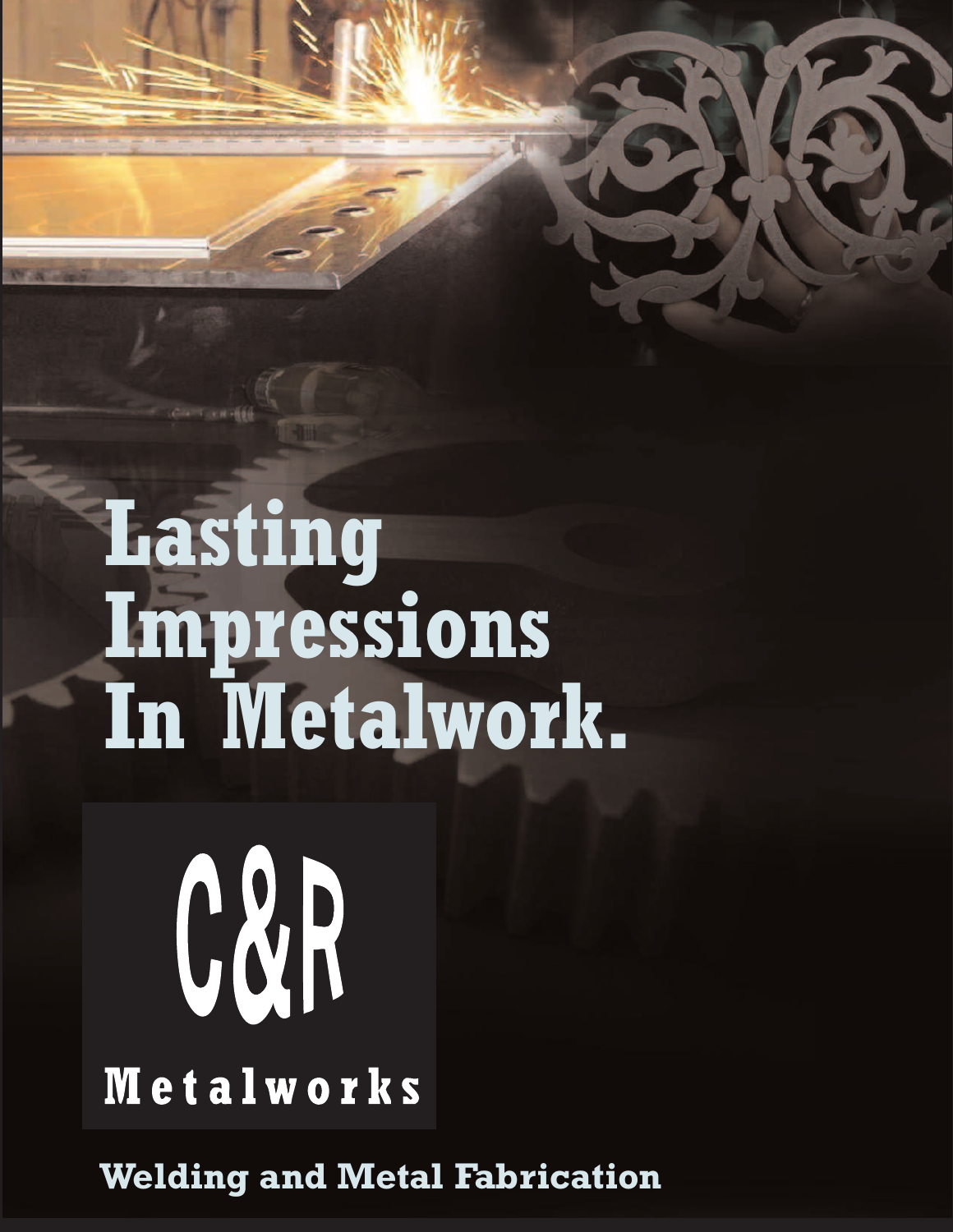

### **Comprehensive Services With A Personal Touch.**

At C&R, we consider all jobs—no matter their size or budget—to be equally important. We take pride in delivering superior metalworking products that consistently meet or exceed our customers' expectations. What's more, given our size, we're able to provide a degree of personalized attention, oneon-one consultation and flexible services that you simply can't find at larger shops.

We're also committed to maintaining in-house the most sophisticated technologies available.

#### **Our comprehensive services include:**

- All phases of metal fabrication work—from conception through design, 3-D modeling, production/manufacturing and assembly
- Customized and prototype work in small lots
- Component parts and/or complete assembly operations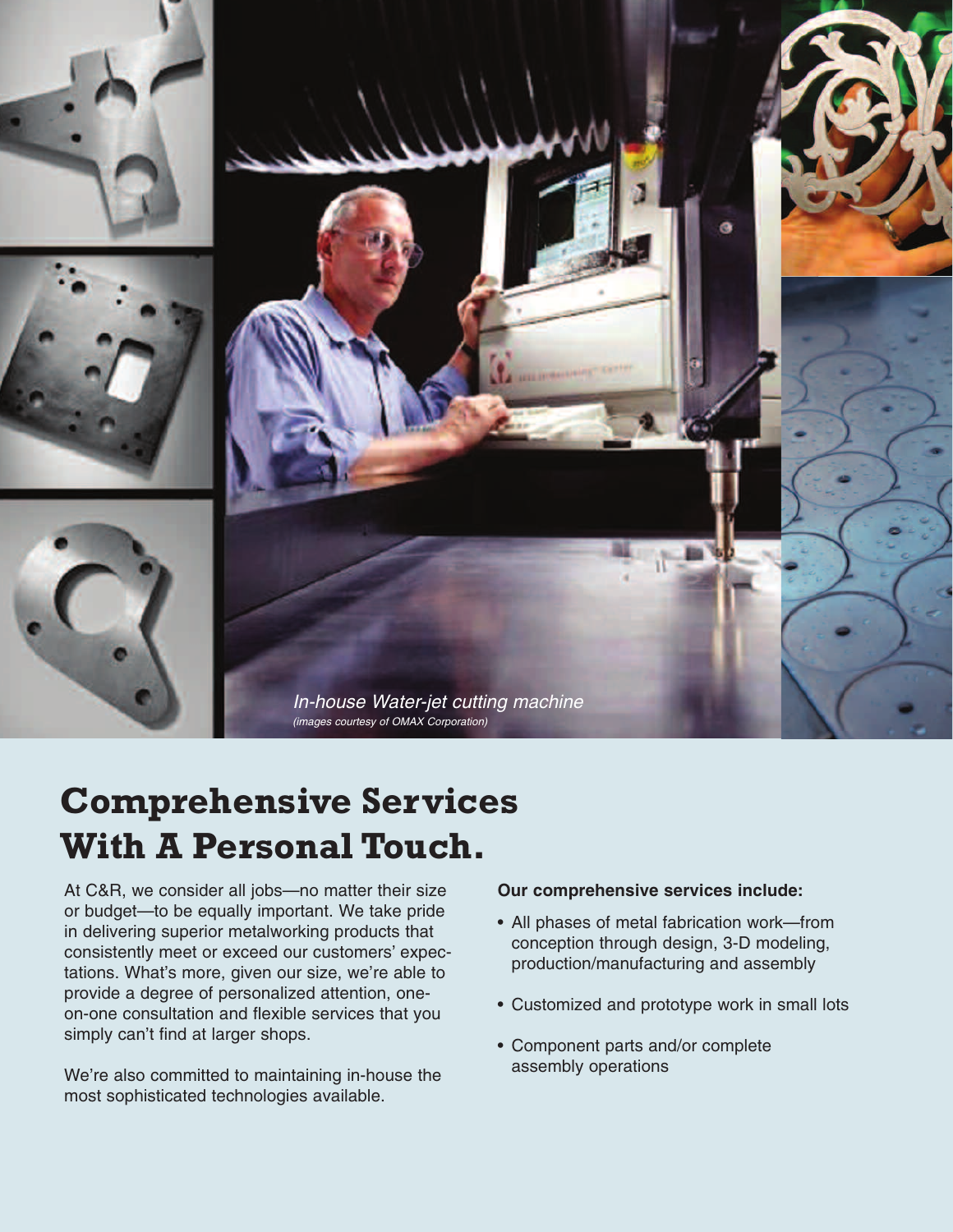### **Making Our Mark … Everywhere You Look.**

Wherever you're located in the greater-Springfield area, chances are you've seen our work. That's because we serve an incredible diversity of commercial customers with an incredible diversity of end products.

#### **C&R works with companies in the following industries:**

- Architectural
- Beverage
- Chemical
- Electronic/Electrical
- Pharmaceutical
- Petroleum



CNC Accupress Press Brake — up to 12' capabilities

C&R, under the direction of co-owner Clint McAllister, was selected to fabricate the stainless steel architectural elements for the exterior & interior of the Last Chance Diner located at Celebration City Theme Park in Branson, MO.



C&R has in-house, cutting edge technologies – water-jet cutting machine